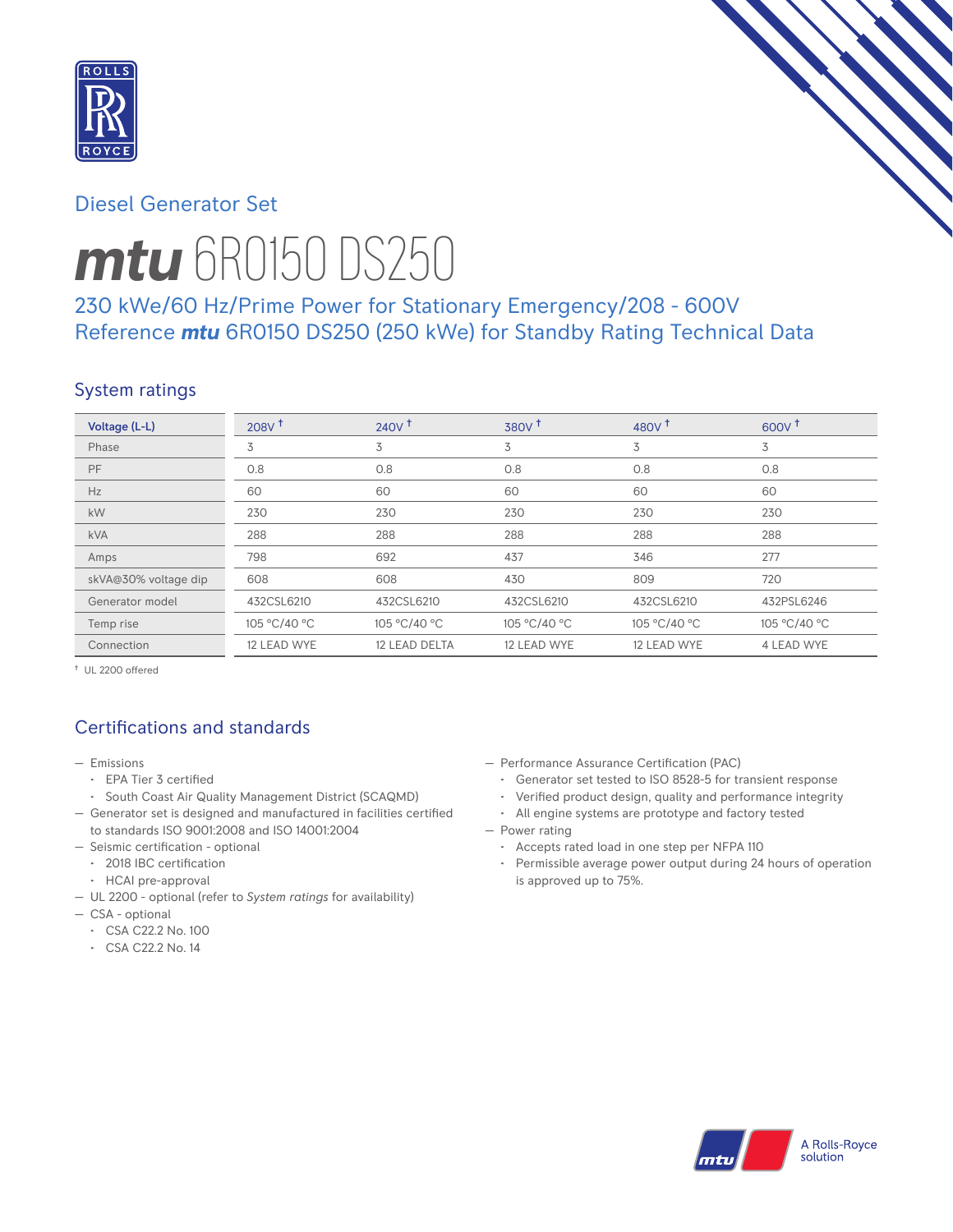## Standard features \*

- Single source supplier
- Global product support
- Two (2) Year/3,000 Hour Basic Limited Warranty
- 6090HF484 diesel engine
	- 9.0 liter displacement
	- Common rail fuel injection
	- 4-cycle
- Engine-generator resilient mounted
- Complete range of accessories
- Cooling system
- Integral set-mounted
	- Engine-driven fan

# Standard equipment \*

## Engine

- Air cleaner
- Oil pump
- Oil drain extension and shut-off valve
- Full flow oil filter
- Open crankcase ventilation
- Jacket water pump
- Thermostat
- Blower fan and fan drive
- Radiator unit mounted
- Electric starting motor 24V
- Governor electronic isochronous
- Base formed steel
- SAE flywheel and bell housing
- Charging alternator 24V
- Battery rack and cables
- Flexible fuel connectors
- Flexible exhaust connection
- EPA certified engine

#### **Generator**

- NEMA MG1, IEEE, and ANSI standards compliance for temperature rise and motor starting
- Sustained short circuit current of up to 300% of the rated current for up to 10 seconds
- Self-ventilated and drip-proof
- Superior voltage waveform
- Digital, solid state, volts-per-hertz regulator
- Brushless alternator with brushless pilot exciter
- 4 pole, rotating field
- 105 °C maximum prime temperature rise
- 1-bearing, sealed
- Flexible coupling
- Full amortisseur windings
- 125% rotor balancing
- 3-phase voltage sensing
- $\pm$  1% voltage regulation no load to full load
- 100% of rated load one step
- 5% maximum total harmonic distortion

\* Represents standard product only. Consult the factory/*mtu* Distributor for additional configurations.

- Generator
	- Brushless, rotating field generator
	- 2/3 pitch windings
	- 300% short circuit capability with optional Permanent Magnet Generator (PMG)
- Digital control panel(s)
	- UL recognized, CSA certified, NFPA 110
	- Complete system metering
	- LCD display

## Digital control panel(s)

- Digital metering
- Engine parameters
- Generator protection functions
- Engine protection
- CANBus ECU communications
- Windows®-based software
- Multilingual capability
- Communications to remote annunciator
- Programmable input and output contacts
- UL recognized, CSA certified, CE approved
- Event recording
- IP 54 front panel rating with integrated gasket
- NFPA 110 compatible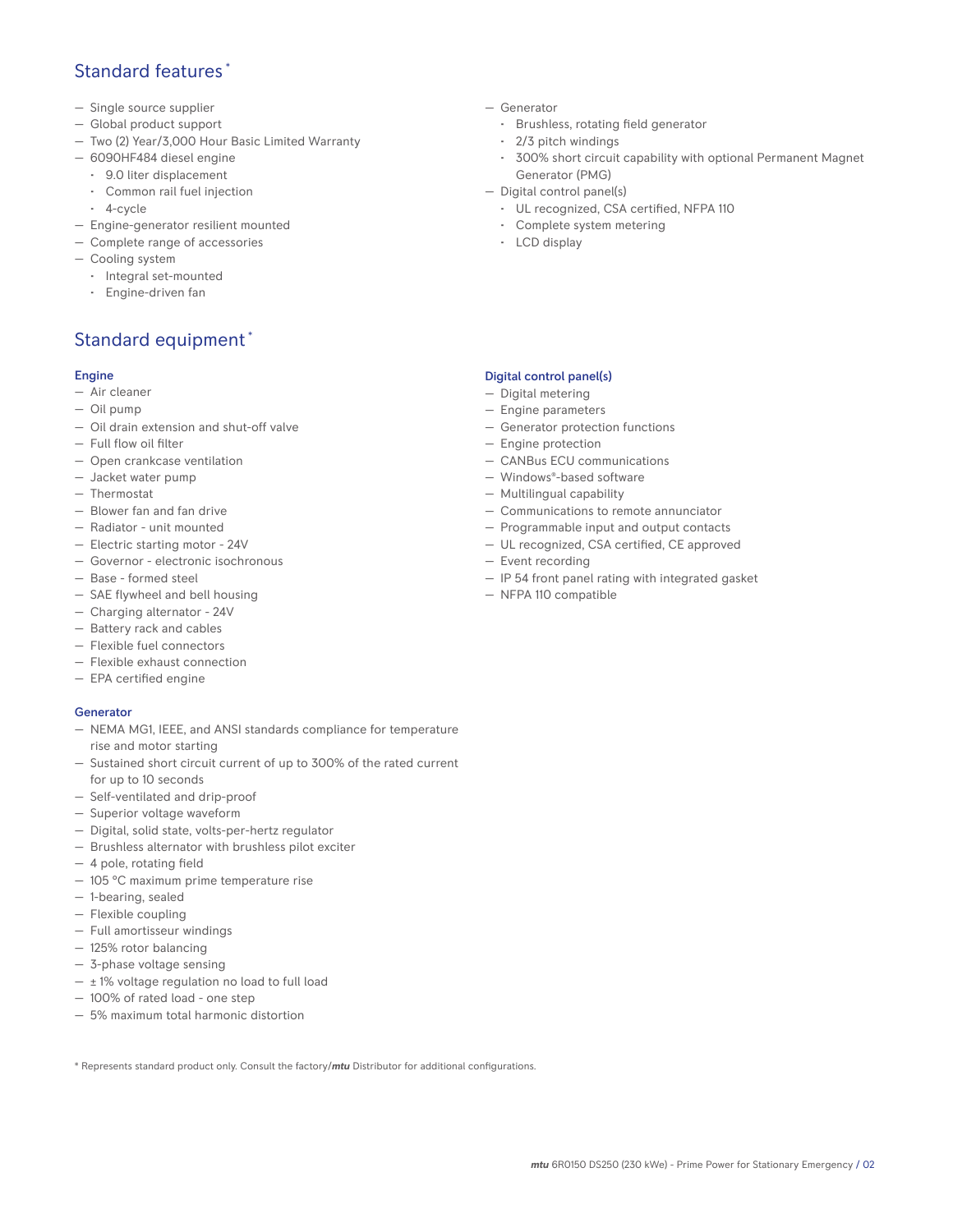# Application data

#### Engine

| Manufacturer                | John Deere  |
|-----------------------------|-------------|
| Model                       | 6090HF484   |
| Type                        | 4-cycle     |
| Arrangement                 | 6-inline    |
| Displacement: $L (in3)$     | 9.0(549)    |
| Bore: cm (in)               | 11.84(4.7)  |
| Stroke: cm (in)             | 13.6(5.4)   |
| Compression ratio           | 16:1        |
| Rated rpm                   | 1.800       |
| Engine governor             | <b>JDEC</b> |
| Maximum power: kWm (bhp)    | 284 (381)   |
| Steady state frequency band | ± 0.25%     |
| Air cleaner                 | dry         |
|                             |             |

## Liquid capacity

| Total oil system: L (gal)             | 31(8.19)     |
|---------------------------------------|--------------|
| Engine jacket water capacity: L (gal) | 16(4.23)     |
| System coolant capacity: L (gal)      | 53.5 (14.13) |

#### Electrical

| Electric volts DC                                            | 24  |
|--------------------------------------------------------------|-----|
| Cold cranking amps under -17.8 $^{\circ}$ C (O $^{\circ}$ F) | 950 |
| Batteries: group size                                        | .31 |
| Batteries: quantity                                          |     |
|                                                              |     |

## Fuel system

| $-10$ JIC 37 $^{\circ}$ female |
|--------------------------------|
| $-6$ JIC $37^\circ$ female     |
| 1.3(4.4)                       |
| diesel #2                      |
| 239.92 (63.38)                 |
|                                |

#### Fuel consumption

| At 100% of power rating: L/hr (gal/hr)<br>At 75% of power rating: L/hr (gal/hr)<br>At 50% of power rating: L/hr (gal/hr) | 69.7 (18.4)<br>60.2 (15.9)<br>42.7 (11.3) |
|--------------------------------------------------------------------------------------------------------------------------|-------------------------------------------|
| Cooling - radiator system                                                                                                |                                           |
| Ambient capacity of radiator: °C (°F)<br>Maximum restriction of cooling air: intake                                      | 50 (122)                                  |
| and discharge side of radiator: kPa (in. H <sub>2</sub> O)                                                               | 0.124(0.5)                                |
| Water pump capacity: L/min (gpm)                                                                                         | 280 (74)                                  |
| Heat rejection to coolant: kW (BTUM)                                                                                     | 94 (5,350)                                |
| Heat rejection to air to air: kW (BTUM)                                                                                  | 87 (4,924)                                |
| Heat radiated to ambient: kW (BTUM)                                                                                      | 30.2 (1,717)                              |
| Fan power: kW (hp)                                                                                                       | 13.9 (18.6)                               |
| Air requirements                                                                                                         |                                           |
| Aspirating: *m <sup>3</sup> /min (SCFM)                                                                                  | 25.5 (901)                                |
| Air flow required for radiator                                                                                           |                                           |
| cooled unit: *m <sup>3</sup> /min (SCFM)                                                                                 | 507.6 (17,926)                            |
| Remote cooled applications; air flow required for                                                                        |                                           |
| dissipation of radiated generator set heat for a                                                                         |                                           |
| maximum of 25 °F rise: *m <sup>3</sup> /min (SCFM)                                                                       | 109.7 (3,873)                             |
| * Air density = $1.184 \text{ kg/m}^3$ (0.0739 lbm/ft <sup>3</sup> )                                                     |                                           |
| <b>Exhaust system</b>                                                                                                    |                                           |
| Gas temperature (stack): °C (°F)                                                                                         | 638 (1,180)                               |
| Gas volume at stack temperature: m <sup>3</sup> /min (CFM)                                                               | 58.5 (2,066)                              |
| Maximum allowable back pressure at                                                                                       |                                           |
| outlet of engine, before piping: kPa (in. H <sub>2</sub> 0)                                                              | 7.5(30)                                   |